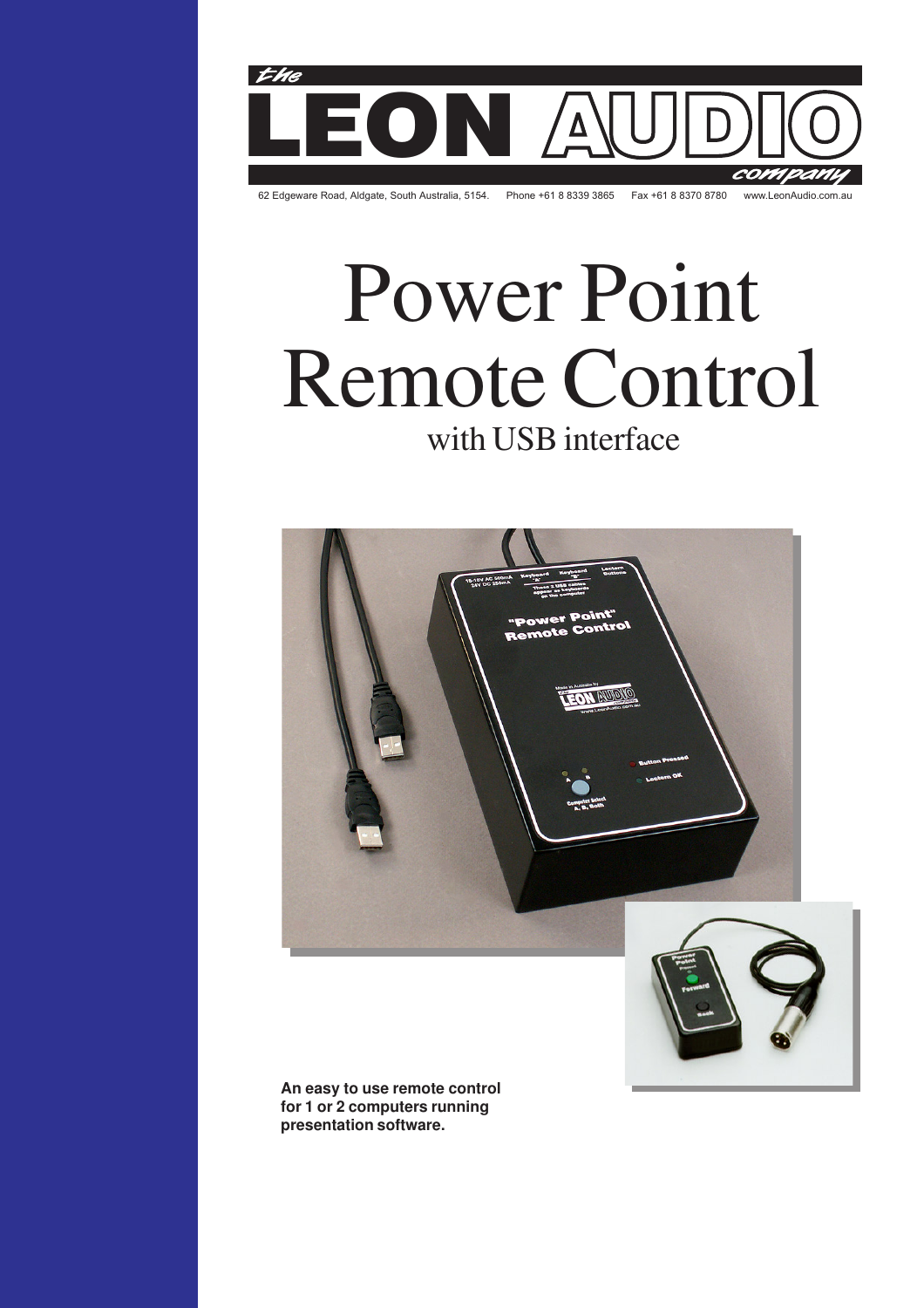## **Overview**

A presentation remote control for one or two computers running software such as Microsoft's Power Point or Corel's presentation software.

Very simple forward/back controls at the lectern. Computers controlled via USB. Cable based for maximum reliability. No infrared or radio interference and dropout problems. No flat batteries.

The system consists of a Control Unit and a Button Box at the lectern. The units are connected together using readily available standard 3 pin XLR microphone cables. Maximum cable length is in excess of 500 metres. It will run down a copper audio multicore/snake.

Digital snakes are not suitable as the system sends power and bi-directional data which is not supported by the audio digital snakes.

# **Control Unit**

The Control Unit as the ability to control two computers, either one at a time or both in tandem.

This allows a presenter to be controlling one computer while the other is being configured for the next presentation; or both together for before and after slides; or for redundancy.

Works with Macs, IBMs or compatibles.

Selection of which computer to control is done by the "Computer Select" button which steps through the options of "A", "B" or "A+B".

Monitoring of cable and connections to the lectern buttons is via a "Lectern OK" LED.

The Control Unit appears as a keyboard to the PC. Control is achieved by remotely "pressing" the page up and down keys. These keys are compatible with Microsoft's Power Point and Corel's presentation software.

There is no software to install on the PC so as to minimize the chances of interference from Bill Gates.

The USB connections are optically isolated so that there is no electrical connection between the Control Unit and the PCs or between PCs if two are connected.

## **Lectern Buttons**

Only 2 controls: Forward and Back. Nothing else to confuse a stressed presenter. A confidence LED indicates when a button has been pressed.

Holding down a button will only advance one frame. It won't 'auto repeat' through to the end of your presentation.

The button has to be released for about half a second before it will register another press. This delay also reduces any chance of advancing more than one frame if the presenter has the shakes.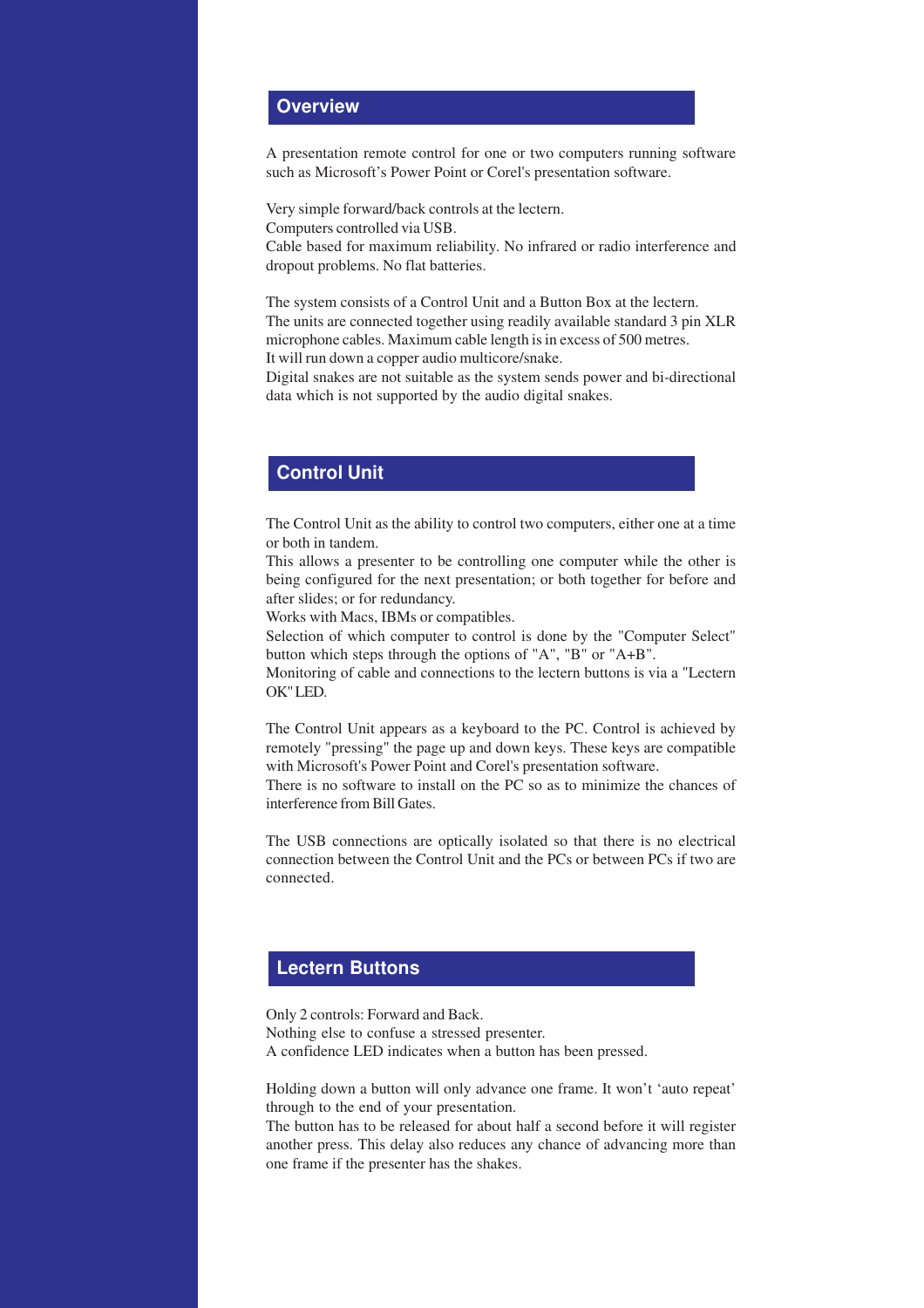# **XLR to RJ45 adaptor**

The Power Point Remote Control interconnects using analog data on standard XLR microphone cables.

This adaptor allows CAT5 wiring to be used as well.

CAT5 and microphone cable may be freely mixed within the system.

Note:

CAT5 cable and connectors are mechanically inferior to professional grade microphone cable and XLR connectors.

Although commonly used, CAT5 is not ideal for use as temporary wiring. Avoid hand crimped RJ45 connectors if possible as the strain relief is only a figment of the designer's imagination.

Use CAT5 cable at your own peril.



Suggested adaptor wiring

At least 2 conductors are paralleled for each XLR pin. This provides higher reliability in case of breakage of the delicate CAT5 single strand cable.

RJ45 pins 1,2,3 & 6 are all connected to XLR pin 1 to lower the DC resistance of the signal's return path.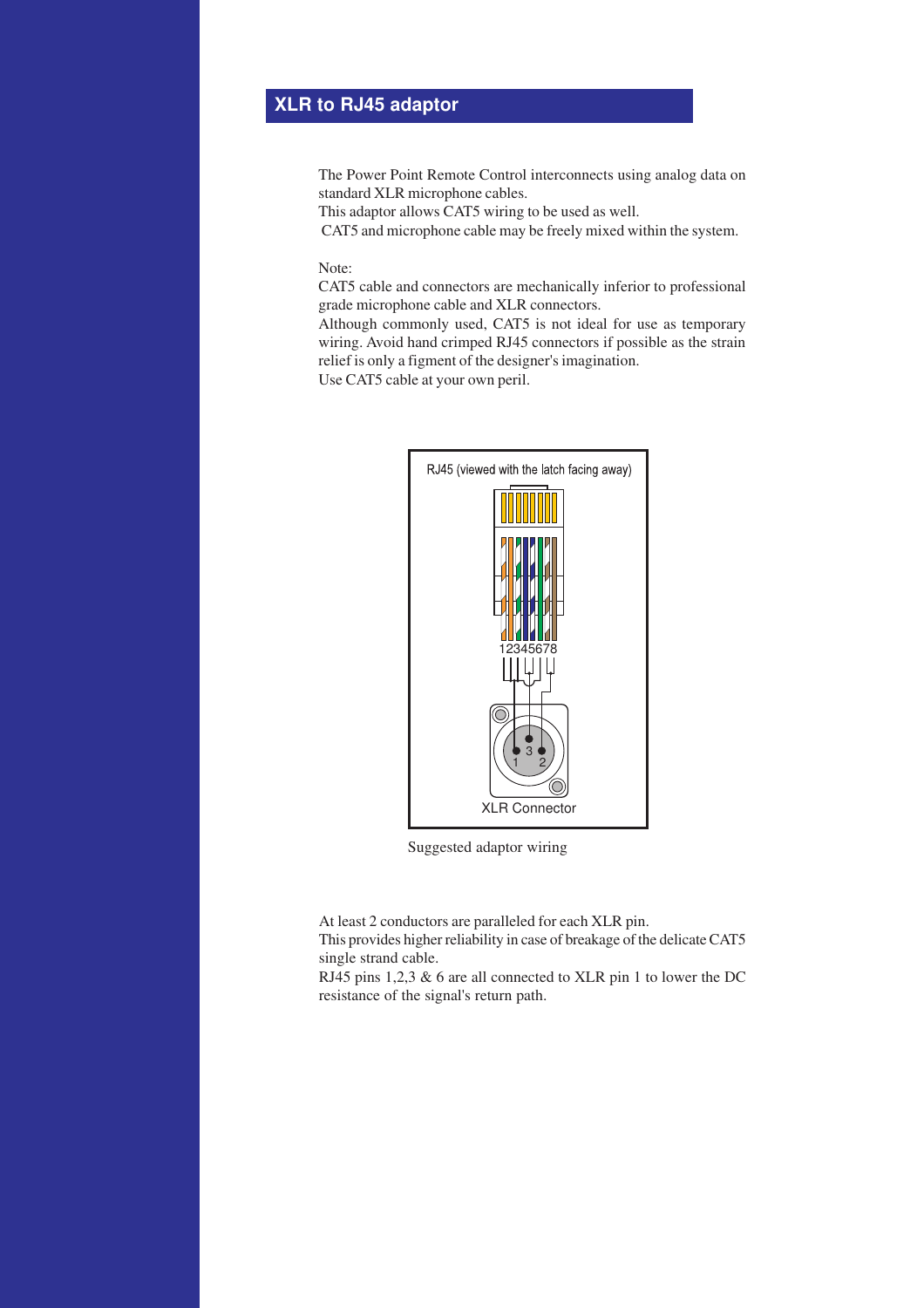# **Specifications**

### **Control Unit.**

**Power.**

110/230/240V 50/60Hz external mains to low voltage adaptor. Specify at time of ordering. 10 watts maximum.

#### **Connectors.**

USB: Two permanently connected USB cables approx 1 metre long. Low voltage power inlet: Locking metal connector. Lectern Buttons: Female 3 pin XLR Total XLR cable length is greater than 500 metres of 24 AWG cable. Low loss 20AWG cables will permit lengths approaching 2,000m (24 AWG is a very thin cable)

**Finish.**

Die cast aluminium enclosure powder-coated in satin black.

#### **Dimensions.**

Width: 120 mm (4.7") Height: 190 mm (7.4") Depth: 55 mm (2.2")

**Weight.**

780g (1.7 pounds) excluding mains adaptor.

## **Lectern Buttons.**

**Power.** From the Master Unit via the interconnecting 3 pin XLR lead.

#### **Connectors.**

One 3 pin male XLR on a permanently attached 1 metre cable.

**Finish.**

Die cast aluminium enclosure powder-coated in satin black.

#### **Dimensions.**

Width: 50 mm (2") Height: 100 mm (4") Depth: 30 mm (1.1")

#### **Weight.**

165g (5.8 ounces)

## **Technical.**

The system uses a current loop between the Control Unit and the Button Box.

An idle current flows continuously and is used in detecting cable breaks and shorts. The current increases when ever a button is pressed. This change in current is detected which results in the appropriate command being sent through to the USB port.